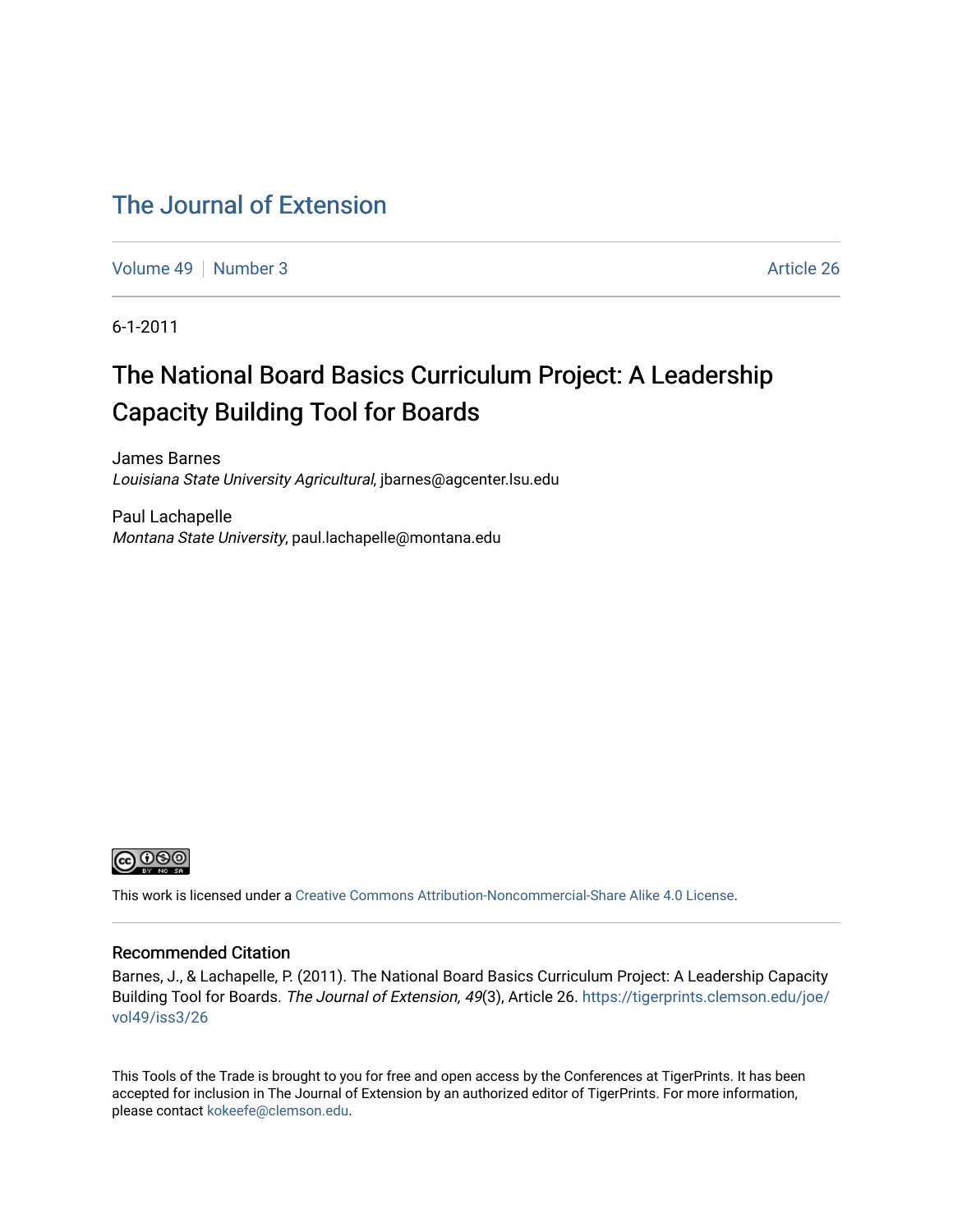

### **June 2011 Volume 49 Number 3 Article Number 3TOT4**

[Return to Current Issue](http://www.joe.org:80/joe/2011june/)

# **The National Board Basics Curriculum Project: A Leadership Capacity Building Tool for Boards**

#### **James Barnes**

Associate Professor & Director | Louisiana Center for Rural Initiatives State of Louisiana Broadband Advisory Council Member Department of Agricultural Economics and Agribusiness Louisiana State University Agricultural Center Oak Grove, Louisiana [jbarnes@agcenter.lsu.edu](mailto:jbarnes@agcenter.lsu.edu)

#### **Paul Lachapelle**

Assistant Professor, Extension Community Development Specialist Department of Political Science Montana State University Bozeman, Montana [paul.lachapelle@montana.edu](mailto:paul.lachapelle@montana.edu)

**Abstract:** We explain in this article the need for board training in rural America irrespective of industry or government sector. We discuss how an assessment of training needs has led to the launch of a new project called the National Board Basics Curriculum (NBBC) project. In this project, we have identified four key core competencies that every board needs collectively to be a high-performance system. We provide preliminary results of our findings as a tool Extension educators can use with boards in rural communities. Extension educators can use these existing resources and many more developed through the NBBC project.

### **Introduction**

Leadership and organizational training for both private and public boards is vital for effective decision making and use of scarce resources in communities. In many rural communities, boards do not have adequate access to training or sufficient resources to purchase training from government, industry associations, or consulting firms. Lack of access to effective, affordable training can lead board members to focus on the short-term, day-to-day operations at the expense of longer-term and more strategic board development. The result can be high turnover, conflict that is poorly addressed or unresolved, legal issues mishandled, and compromised financial performance. Further, recruitment of new board members becomes increasingly difficult as negative opinion of board performance travels quickly, especially in rural communities (Barnes & Haynes, 2006).

While there are some general resources for both private and public board training and management, there is a clear need to develop comprehensive and context-specific material for the many types of boards operating in various industries and organizations (academia to corporate). For example, educational materials and training to citizens, elected officials, and public employees on board authority, responsibility, and jurisdiction exist but to a limited degree (Bianchi, 1997; Fisher, 2007; Kirlin, 2003; Torp, 1994). Across the United States, there are tens of thousands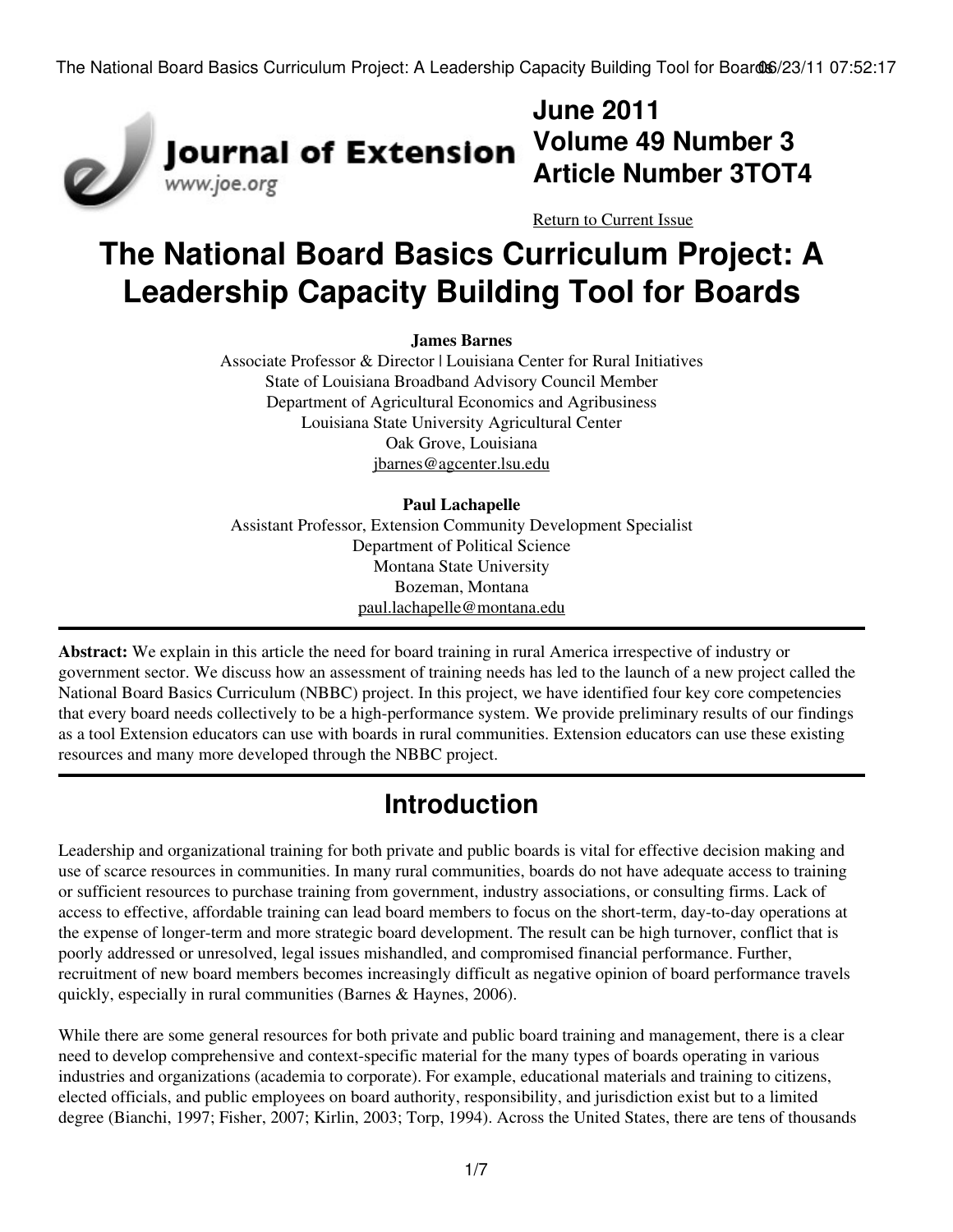of distinct local government entities that include municipalities, counties, school districts, and special districts. Each government entity can contain multiple boards with countless participating citizens meeting in a variety of public forums. Poorly managed public boards serve to increase apathy and mistrust in government, thereby decreasing effective participation.

Effective boards, whether private or public, offer an opportunity for more productive and fulfilling participation, enhancement of trust, and creation of a more robust and deliberative board process, which in turn can produce greater employee job satisfaction, increases in profits, and accomplishment of organizational objectives. Hence, all boards should view the basics of board service as part of an overall leadership development program. Key questions related to need include the following: Which training materials currently exist on effective board leadership development? How can these resources be best collected and assimilated to design and deliver an effective board leadership program? To address these needs, we announce a multiple land grant collaborative initiative to answers these questions: the National Board Basics Curriculum (NBBC) project.

## **Project Objectives**

The main goal of the NBBC project is to organize a set of existing public and private training resources that provide the basics of governance principles, develop an inventory of needs, and compile a new national board curriculum that fills in the gap between available resources and board training needs.

Key questions include the following.

- Where do board leaders in rural communities turn to access training curricula? Are they aware of existing training resources available through the National Institute for Food and Agriculture (formerly the U.S. Cooperative State Research, Extension Education Service)?
- Which areas of training are most important for creating a culture of trust among board members and high performance overall? What are the various costs of such training programs?
- How will the NBBC project distribute its study results to public officials and citizens to advance the adoption of basic board governance principles?

The NBBC project has four objectives assessing the operation of boards. Objectives include the following.

- 1. Conduct a needs assessment survey of key rural organizations such as agricultural cooperatives/rural health care organizations (e.g., hospitals, community health clinics) to understand core, government and industry-specific board management needs.
- 2. Compile existing training resources and review management literature to identify a set of board management best practices that every board member should know to improve his or her ability to contribute to effective board governance. We will include online resources from multiple websites, university-based training, those programs offered by state and federal governments, industry-specific consulting firms and associations as well as our own programs.
- Analyze board training needs identified in #1 to understand any gaps between board training needs and 3. availability of resources. We will then develop a set of NBBC core competencies that every board member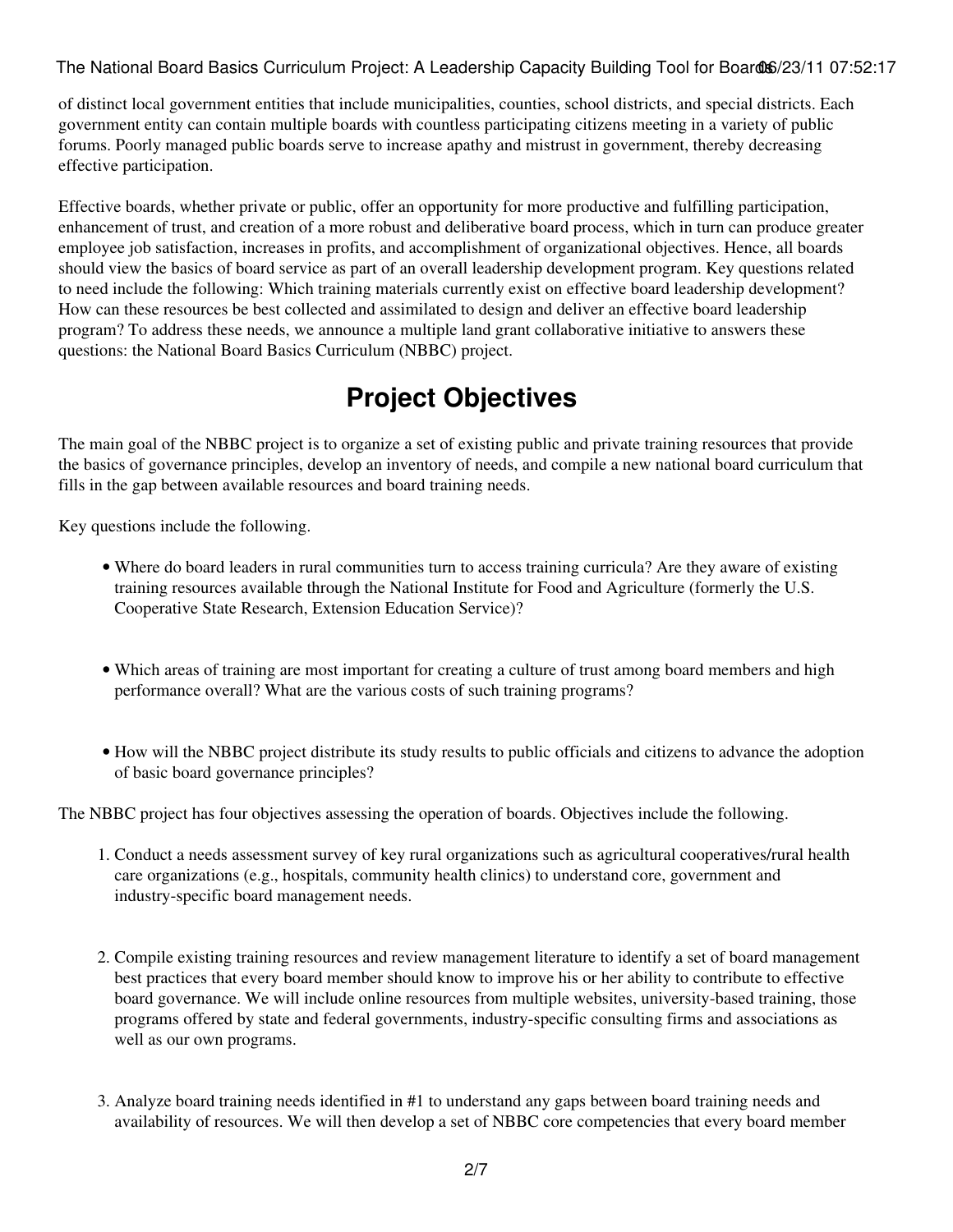needs to be an effective board member.

4. Organize and present findings to Extension educators through online publications, eXtension, Facebook, Twitter, blogs, webinars, on-site presentations, and trainings.

#### **Core Competencies and the National Taxonomy of Training Resources**

Our preliminary analysis has shed light on *some* of the existing public and private resources available to boards. With this national inventory, we determined there are four principal core competencies. These include:

- 1. Foundations of board governance (including relevant legal frameworks, good governance and ethical principles);
- Effective meeting and facilitation techniques with a focus on procedural methods (such as Roberts Rules of 2. Order);
- 3. Conflict management; and
- 4. Leadership, team-building, and strategic planning skills.

Nationally, we found these four competencies to be the most common forms of board training made available by public and private organizations, including the Cooperative Extension Service. The table below is self-explanatory. We conducted a national inventory of existing Extension board training curricula and offer this sample of resources as a tool that can assist community development Extension professionals as they work with boards in rural communities.

#### **Table 1.**

Sample Taxonomy of Board Training Resources Available Through the National Institute of Food and Agriculture, 2010

| <b>State</b>  | <b>Resource</b><br><b>Title</b> | <b>Description</b>                                                                                                                              | <b>Website (URL)</b>                                                        |
|---------------|---------------------------------|-------------------------------------------------------------------------------------------------------------------------------------------------|-----------------------------------------------------------------------------|
| <b>Alaska</b> | The Chair<br>Recognizes         | This booklet is<br>designed to ease<br>the burden of<br>interpreting and<br>reinterpreting<br>the intricacies of<br>parliamentary<br>procedure. | http://www.uaf.edu/ces/pubs/catalog/detail/index.xml?id=67                  |
| Iowa          | Improving<br>Zoning Board       | The purpose of<br>this publication                                                                                                              | https://www.extension.iastate.edu/store/<br>ItemDetail.aspx?ProductID=5333& |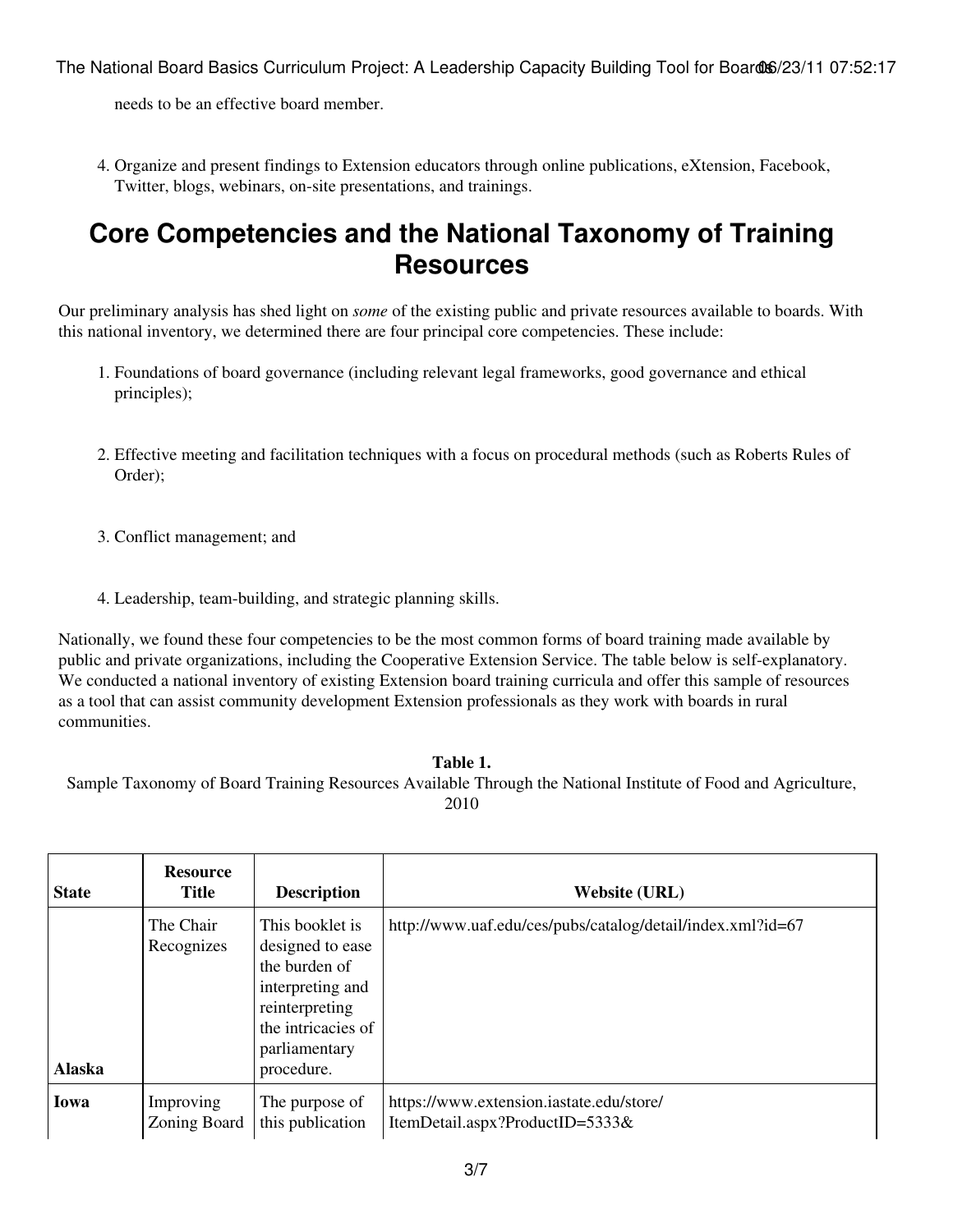|                  | Decisions                                                                                   | is to examine the<br>role and<br>function of the<br>zoning board<br>and to suggest<br>strategies for<br>improvement.                                                                            | SeriesCode=&CategoryID=&Keyword=Zoning                                                                  |
|------------------|---------------------------------------------------------------------------------------------|-------------------------------------------------------------------------------------------------------------------------------------------------------------------------------------------------|---------------------------------------------------------------------------------------------------------|
| Louisiana        | Healthy<br>Boards: An<br>Introduction<br>to<br>Governance                                   | This interactive<br>four hour<br>program<br>provides boards<br>of any type with<br>training in<br>conflict<br>management,<br>team-building<br>and presents<br>good<br>governance<br>principles. | http://www.lsuagcenter.com/en/<br>community/community_dev/<br>DeltaRuralDevCenter/Rural Gov Leadership/ |
| Michigan         | Look At The<br>Clock! Ways<br>to Streamline<br>Meetings                                     | <b>Numerous</b><br>time-use<br>strategies are<br>available to the<br>person in charge<br>if they are<br>willing to<br>explore and<br>incorporate<br>appropriate<br>measures.                    | http://www.msue.msu.edu/workspaces/<br>one.cfm?workspace_id=213590&object_id=369314<br>&tab=object_view |
| Michigan         | Welcome on<br>Board (etc.)                                                                  | Various<br>resources<br>including "How<br>Not to Begin<br>your Career as a<br>Member of the<br>District Board"                                                                                  | http://www.macd.org/assets/downloads/<br>Director_Hndbk/TOC.pdf                                         |
| <b>Minnesota</b> | Committees<br>that Work:<br>Common<br>Traps and<br>Creative<br>Solutions<br>$(\text{etc.})$ | This guide is for<br>individuals and<br>teams who want<br>to both improve<br>the performance<br>and productivity<br>of their<br>committees.                                                     | http://shop.extension.umn.edu/PublicationDetail.aspx<br>$?ID=1982$                                      |
| Mississippi      |                                                                                             |                                                                                                                                                                                                 | http://msucares.com/water/waterboard/waterindex.html                                                    |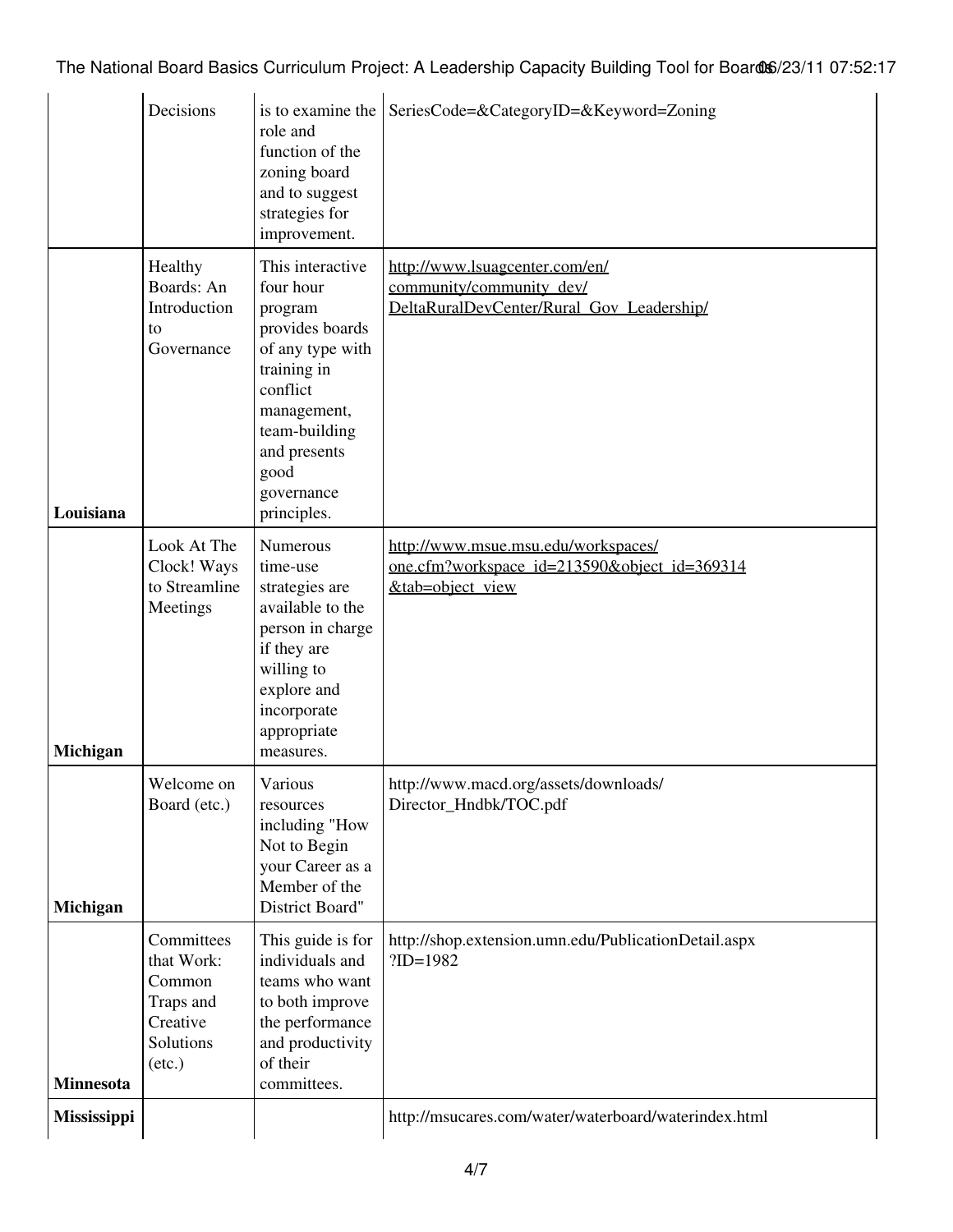|                | Water Board<br>Management<br>Training<br>Program                                                | The Mississippi<br><b>State University</b><br>Extension<br>Service<br>Community<br>Resource<br>Development<br>contracted with<br>the Mississippi<br>Department of<br>Health to<br>provide<br>coordination and<br>support to the<br>Public Water<br><b>System Board</b><br>Management<br>Training<br>Program.                                                                                     |                                                                                                                                         |
|----------------|-------------------------------------------------------------------------------------------------|--------------------------------------------------------------------------------------------------------------------------------------------------------------------------------------------------------------------------------------------------------------------------------------------------------------------------------------------------------------------------------------------------|-----------------------------------------------------------------------------------------------------------------------------------------|
| <b>Montana</b> | Serving on<br>County<br>Boards,<br>Districts,<br>Commissions<br>and<br>Committees<br>in Montana | A 45-page<br>resource for<br>people<br>supervising,<br>serving on or<br>interested in<br>public boards<br>across the state.<br>Among the<br>topics covered<br>in the handbook<br>are Montana's<br>open meetings<br>law, code of<br>ethics, board<br>liability,<br>information on<br>wrongful<br>discharge,<br>discrimination,<br>and use of<br><b>Robert's Rules</b><br>of Order and<br>motions. | http://www.msuextension.org/store/Products/<br>Serving-on-County-Boards--Districts--Commissions-and-Committees<br>-in-Montana_4500.aspx |
| Ohio           | Tips for New<br><b>Board</b><br>Members                                                         | Various<br>resources<br>including 21st<br>Century<br>Boardsmanship<br>and Nine                                                                                                                                                                                                                                                                                                                   | http://www.cbdleague.com/trustees/<br>Boardsmanship.pdf                                                                                 |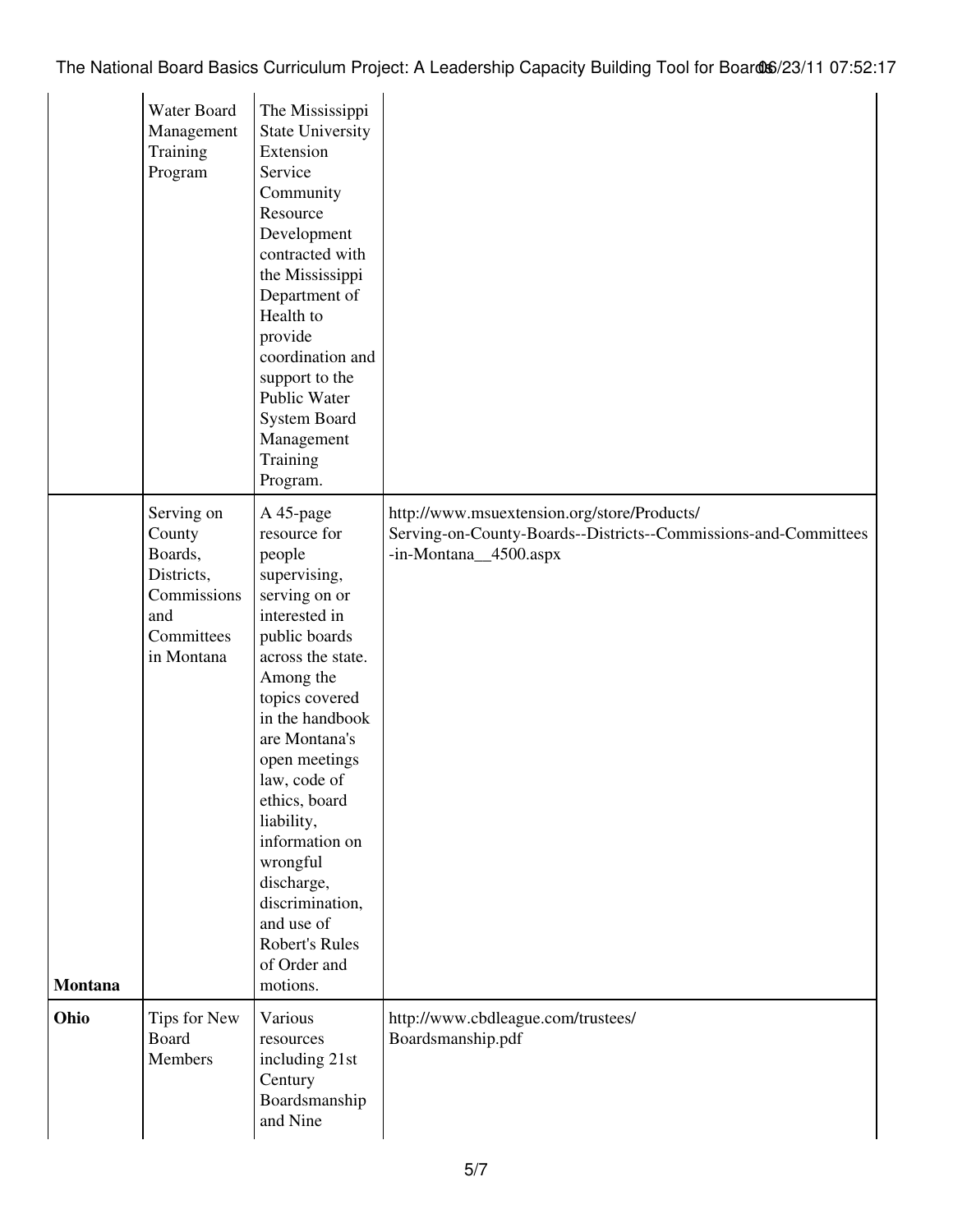|                  |                                                       | Principles of<br>Boardsmanship.                                                                                              |                                                                                 |
|------------------|-------------------------------------------------------|------------------------------------------------------------------------------------------------------------------------------|---------------------------------------------------------------------------------|
| <b>Wisconsin</b> | Parliamentary<br>Procedure for<br>Local<br>Government | A PowerPoint<br>overview of<br>parliamentary<br>procedure.                                                                   | http://polk.uwex.edu/cnred/documents/<br>ParliamentaryProcedurepresentation.ppt |
| <b>Wisconsin</b> | Wisconsin<br>Open<br><b>Meetings Law</b>              | Overview of<br>board meeting<br>law.                                                                                         | http://lgc.uwex.edu/program/pdf/fact1-03.pdf                                    |
|                  | Wyoming<br><b>Board</b><br>Member<br>Resources        | Various<br>resources on<br>open meeting<br>law,<br>parliamentary<br>procedure, board<br>member<br>training, and<br>strategic | http://uwadmnweb.uwyo.edu/CDE/Board_Training.asp                                |
| Wyoming          |                                                       | planning.                                                                                                                    |                                                                                 |

### **Conclusion**

We realize Extension educators work closely with public officials and industry to strengthen leadership capacity in rural communities. We offer the resources in Table One as an initial tool to support this important aspect of rural development work in the U.S. We intend to develop curricular materials that will include detailed handbooks, case study exercises, relevant handouts and worksheets for trainings, and a series of Web-based resources, including podcasts to further support board governance and leadership capacity building in rural communities. We plan to use the new eXtension Local Government Extension Training group to support distribution of the NBBC project findings as well as interaction with affiliated initiatives including the new Managing in Tough Times Network (MITTNET).

#### **References**

Barnes, J., & Haynes. S. (2006). Building trust in local community organizations: Where do we start, and how can we make a difference? *Journal of Extension* [On-line], 44(4) Article 4TOT6. Available at: <http://www.joe.org/joe/2006august/tt6.shtml>

Bianchi, G. (1997). Training in skills for coping with democracy. *The Annals of the American Academy of Political and Social Science.* 552(1): 114-124.

Fisher, F. (2007). Twelve competencies: Leadership training for local government officials. *National Civic Review.* 96(2):28-35.

Kirlin, M. (2003). *The Role of Civic Skills in Fostering Civic Engagement*. University of Maryland: Center for Information and Research on Civic Learning and Engagement.

Torp, K. H. (1994). Ethics for public administrators. *National Civic Review*, 83(1):70-73.